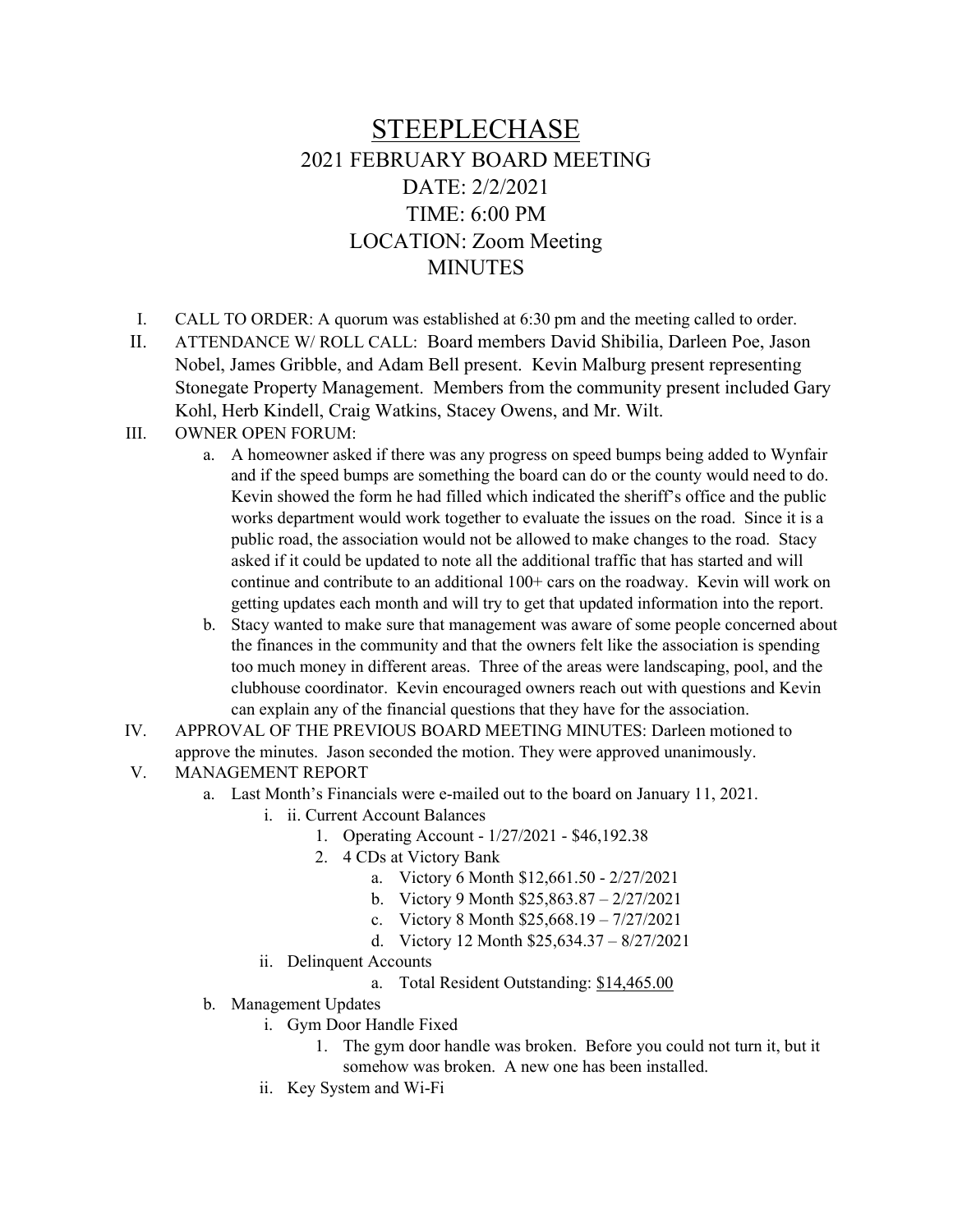1. The static IP for the camera and key system is now set up. This required that the Wi-Fi be reprogrammed. The password is on the dry erase board in the gym and new fliers will be posted soon.

## VI. OLD BUSINESS:

- a. Sediment Removal
	- i. An e-mail went out at the end of last week talking about the heavy equipment for the sediment removal that would be entering the community and be staged off Foxhunt running parallel to the freeway. Work would either begin at the end of the week or the beginning of the following week, weather pending.
- b. 8' Benches
	- i. Kevin asked Jason if part of the board had been over to see the honorary bench that Skip has and he noted that it had not occurred yet but would get something coordinated. The bench would have to be put together and he was not confident it would work for what they want. Kevin noted they could always get a placard and add it to one of the new benches they plan to put around the retention basin.
- c. Steeplechase Elementary
	- i. Stacy noted that the principal selection process has started. The central office has the final say. If there is any input a community member would like to have then they should communicate that to the Superintendent Turner.
	- ii. Another member noted that the hill up to the school is steep and workers could not make it up the hill in the weather, so the school or county will need to make sure they address the road.
- d. Plaque box near flags
	- i. Kevin said that when he ordered the box that they had delayed the order due to needing more parts. His credit card was charged recently, so he is expecting the box to arrive soon.
- e. Clean up around retention basin (trees, bushes, etc.) and limbing up trees
	- i. Kevin wanted to do a final walk through of these areas to see if anything was missed, but these are items that Kevin was told have been taken care of at this time.
- f. Fountain and Aeration system at retention basin
	- i. Kevin presented 3 quotes for 10 HP Fountains and 3 Aeration systems. The current retention basin has one aeration system that had been powering 5 bubblers, but it has been overworking itself and now is only working up to 4 bubblers and is not able to power the fifth. They are recommending adding another aeration system to power an additional 4 bubblers so there are 4 up front near Grand National instead of two and four further down from the gazebo. The board noted they had seen improvements since the aeration system was installed back in 2013. The board also looked at the fountain quotes. The lowest bid was a little over 24k, Lake Doctors was around 28k, and Anderson Irrigation around 31k. There would be some lake health benefit if the board went with a larger fountain as there is going to be more movement of water, but the aeration systems are going to provide the most health benefits. Kevin noted that he is starting to see these systems more often in ponds in the park systems. At the time there were only 4 board members present and for such a large item the board members wanted a fuller vote of the board.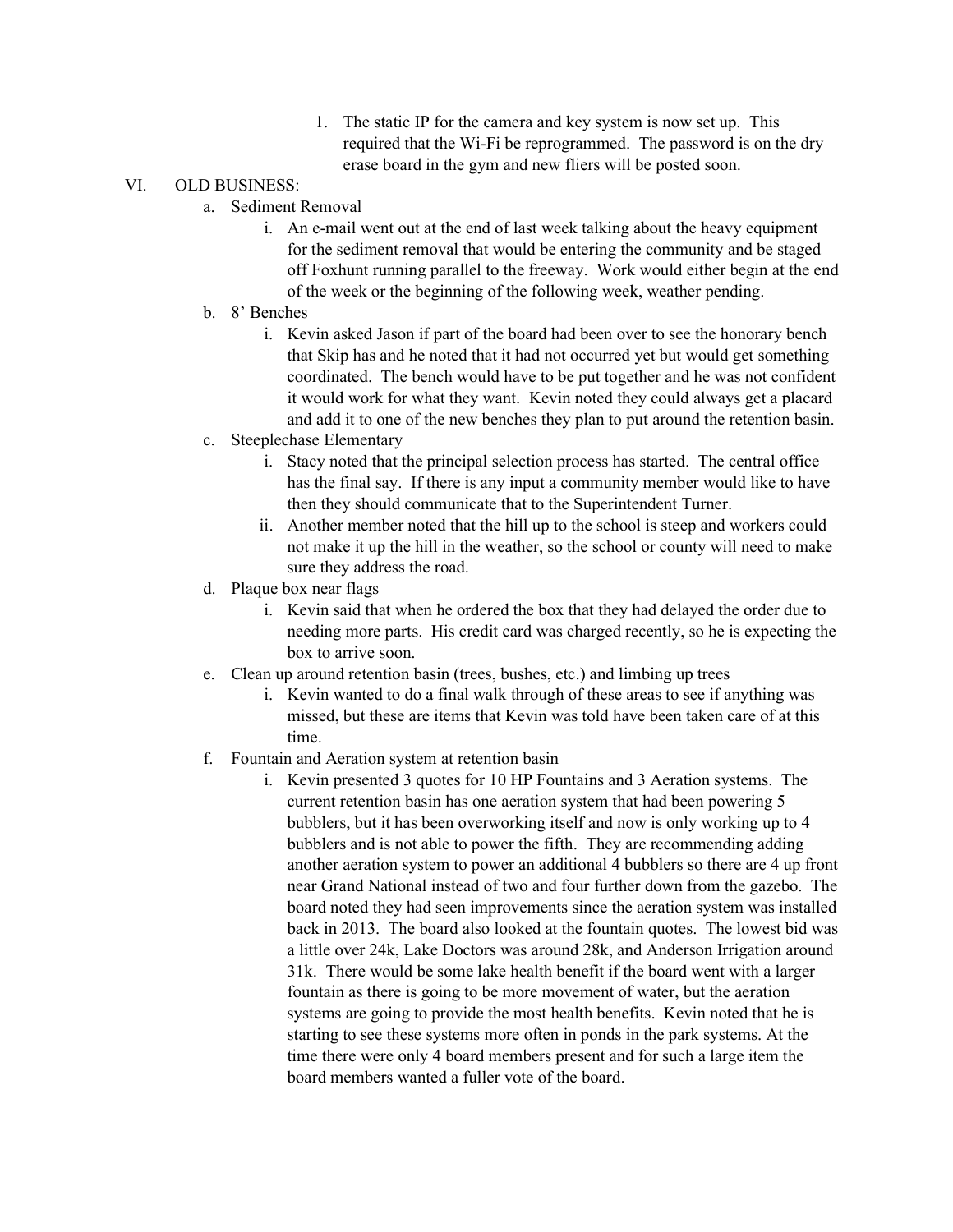- ii. Kevin also received a request for restocking fish in the pond. For game fishing they are recommending 7k and 3k in the number of fish to go into the upper and lower retention basin. A couple of residents asked if there was any benefit to the retention basin with the fish. Kevin said that the fish that would be the most beneficial are going to be grass carp. Those could be added in with the game fish and even though there is a recommended amount to be added they can also reduce the numbers of fish or stock one retention basin one year and another the following year. The board tabled the decision until the next meeting.
- g. Electrical Around Pool
	- i. Kevin presented three different proposals for electrical work around the pool. Integrity offered \$70 an hour for work, Rose Brothers \$75 an hour, and David Dimitriadis at \$60 an hour. They each had different suggestions of how to track down the issue, but no one is willing to say it will cost a specific amount since the issue is not easily identified and could take a lot of man hours to track down the short in the wires. Herb recommended the board have someone be the point person with the electrician to monitor progress and what they are doing. The board was concerned about moving forward with something that did not have a definitive price tag to it. Kevin noted they could set a price limit for the electrician and once reached, re-evaluate moving forward. The board decided to table this until next month and take some time to think about their next steps.
- h. RC boats on retention basin
	- i. Kevin with Mr. Krohn put together a proposal for RC boats to go on the retention basin. The board discussed the options and with the proposal only offering electrical options for the sails, it was still a concern that at some point people would start to use other types on the water and there could be issues with people fishing in the retention basin with the boats. As the board continued to discuss they were more in line with not moving forward with something for the association.
- i. Easement Group Contract Approved
	- i. The contract for how the easement group charges the 4 different entities was approved by the HOA, signed and returned.

## VII. NEW BUSINESS:

- a. Insurance Coverage for front Entry
	- i. Kevin reached out to the HOA's insurance company and they said that the insurance for the easement walkway should be covered by the property owners that it is on. The easement group does maintain it and they as a group could have insurance coverage for it, but not one of the individual entities. Herb thought at one time there was a rider for the insurance company. Kevin had asked the question and they were not aware of a rider. Darleen recommended they reach out to Jeff Casazza to see if he had any insight from his time on the board and his legal expertise. The rest of the board approved.
- b. Duke Trucks in Community
	- i. Kevin noted he sent out the violation letter to the homeowner with the Duke Truck, but during his inspections he has not seen the duke truck on property. The board discussed the truck and questioned if it was a  $\frac{3}{4}$  ton truck or over the approved limit for the community. Craig stated that he would ask someone he knew, and they would be able to identify if it is over the  $\frac{3}{4}$  tonnage.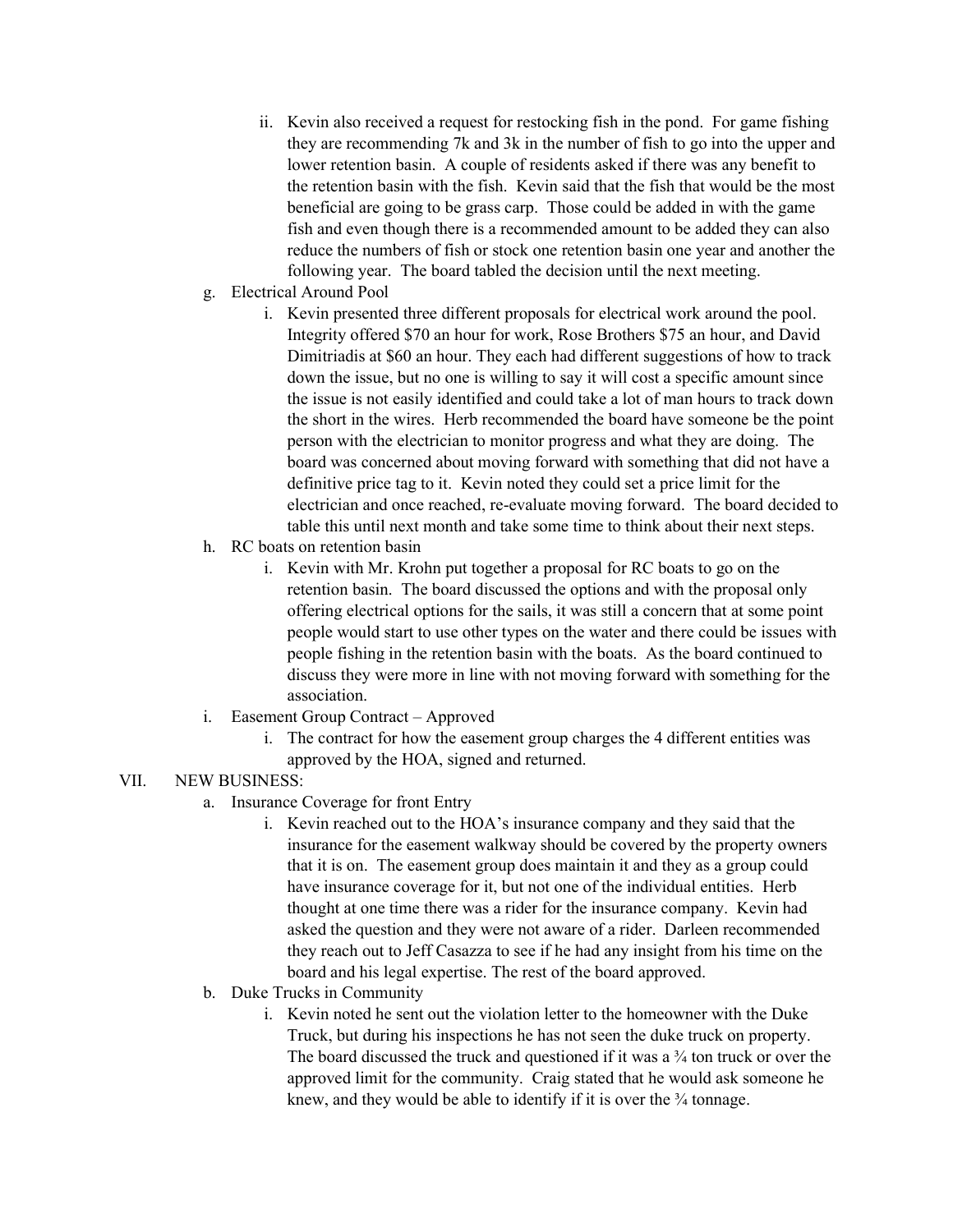- c. Speed on Wynfair
	- i. This was discussed in owner open forum and will be moved into old business for the next meeting.
- d. Grand National between upper and lower lake (dam)
	- i. The question was brought up about the dam or section of roadway that is in between the two retention basins in the community. Kevin called public works and was told that they are inspected every 4 years and then periodically visually inspected. The last time it was inspected was March 2020. The damns are built to specifications above what is required. Adam Bell reviewed this with his sister and was informed that the damn is actually wider than required since it is a 2-lane road. The asphalt that is used is a class 2 and is a higher grade than traditional asphalt and was designed above and beyond a 100-year event. Additionally, Adam did some calculations and provided the following example: If our water is  $\sim$  6 ft (2m) deep at the dam, the dam is sloped at approximately 30 degrees, and the dam is 85m wide (Google Maps), there is ~749,000 lbs of force on the dam. Maximum GVW for a semi-truck is 80,000 lbs. So, it would take 10 stacked up trucks on the dam to negate the load of the water on the dam, then you'd have to further exceed this in order to cause damage to the damn. Adam wanted to note that he does not use the calculations often and had to look some of it up so it could be off by some margin of error.
- e. Golf Carts Boone County
	- i. Boone County is allowing Golf carts on public roadways. The city, HOA, etc can request that this area be approved for golf cars and if approved then the owner needs to make sure that that golfcart is in compliance with items such as being a licensed driver, property registration, and signage on the vehicle. The board discussed and there was some concern about having more items to enforce in the community. The board said they wanted to review the material more before making a formal decision.
- VIII. NEXT MEETING: The next meeting is scheduled for March 2, 2021 at 6:00 pm
- IX. ADJOURNMENT: The meeting was adjourned at 7:35 pm